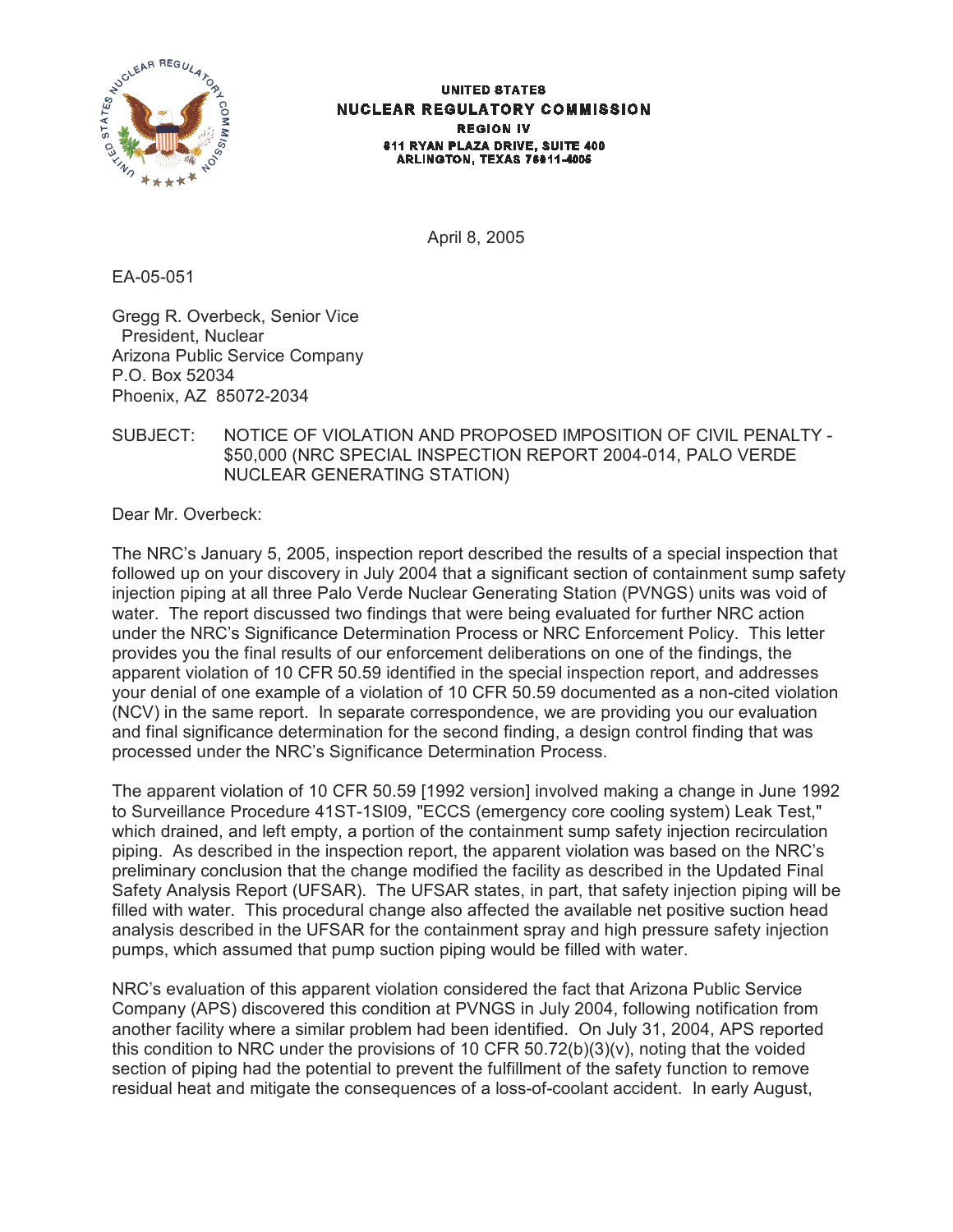Arizona Public Service Company -2-

Palo Verde took corrective action to fill the voided piping in all three units, completing those actions by August 4, 2004.

At your request, a Regulatory and Predecisional Enforcement Conference was held on February 17, 2005, to provide APS an opportunity to provide its perspective on this apparent violation before NRC made a final enforcement decision. At the conference, the APS staff contested the apparent violation of 10 CFR 50.59 described above, claiming that the procedural change made in 1992 did not change the facility as described in the UFSAR because the design requirements described in the UFSAR had never been implemented. The APS staff also contended that the change to the surveillance test procedure would not be expected to be evaluated under 10 CFR 50.59 because it resulted in returning the affected section of piping to its as-found condition by removing demineralized water that was used to perform the ECCS leak test. Following the conference, you submitted letters dated February 24 and 28, 2005, which summarized your views on this and other issues discussed in the inspection report.

Rather than viewing this as a violation of 10 CFR 50.59, the APS staff indicated that the change to the procedure represented a missed opportunity to identify and correct design and licensing basis deficiencies that had existed since plant startup. At the conference and in your February 24, 2005, letter, you made the following points:

- 1) No design output document was found that specified a design requirement to maintain the emergency core cooling system (ECCS) sump suction lines filled, and no procedural requirement was established to maintain the ECCS sump suction piping filled for system operability purposes.
- 2) Prior to the 1992 procedural change, the section of piping that was left filled with water at the conclusion of the ECCS leak test was drained of water during quarterly valve stroke testing, supporting the view that system design requirements were not recognized. Interviews of operations personnel indicated a general understanding that the ECCS sump suction lines were maintained empty.
- 3) The UFSAR actually states "To minimize the potential for water hammer, the safety injection piping will be maintained filled with water." Water hammer is a discharge piping phenomenon.
- 4) The net positive suction head calculations referenced in the inspection report refer to the expected conditions in the system after fully developed flow from the sump is established. No statements in the calculations define the initial conditions.

Based on the information developed during the special inspection, and the information that APS provided during and subsequent to the conference, the NRC has determined that the failure to perform a safety evaluation and receive prior NRC approval of the change to Procedure 41ST-1SI09 was a violation of 10 CFR 50.59. We concluded that the procedure change should have been subjected to an evaluation in accordance with the requirements of 10 CFR 50.59 in existence in 1992, and that had an evaluation been performed, it would have led to a conclusion that the change was contrary to the description of the facility in the UFSAR and that it created an unreviewed safety question. The primary bases for the NRC's conclusion follow: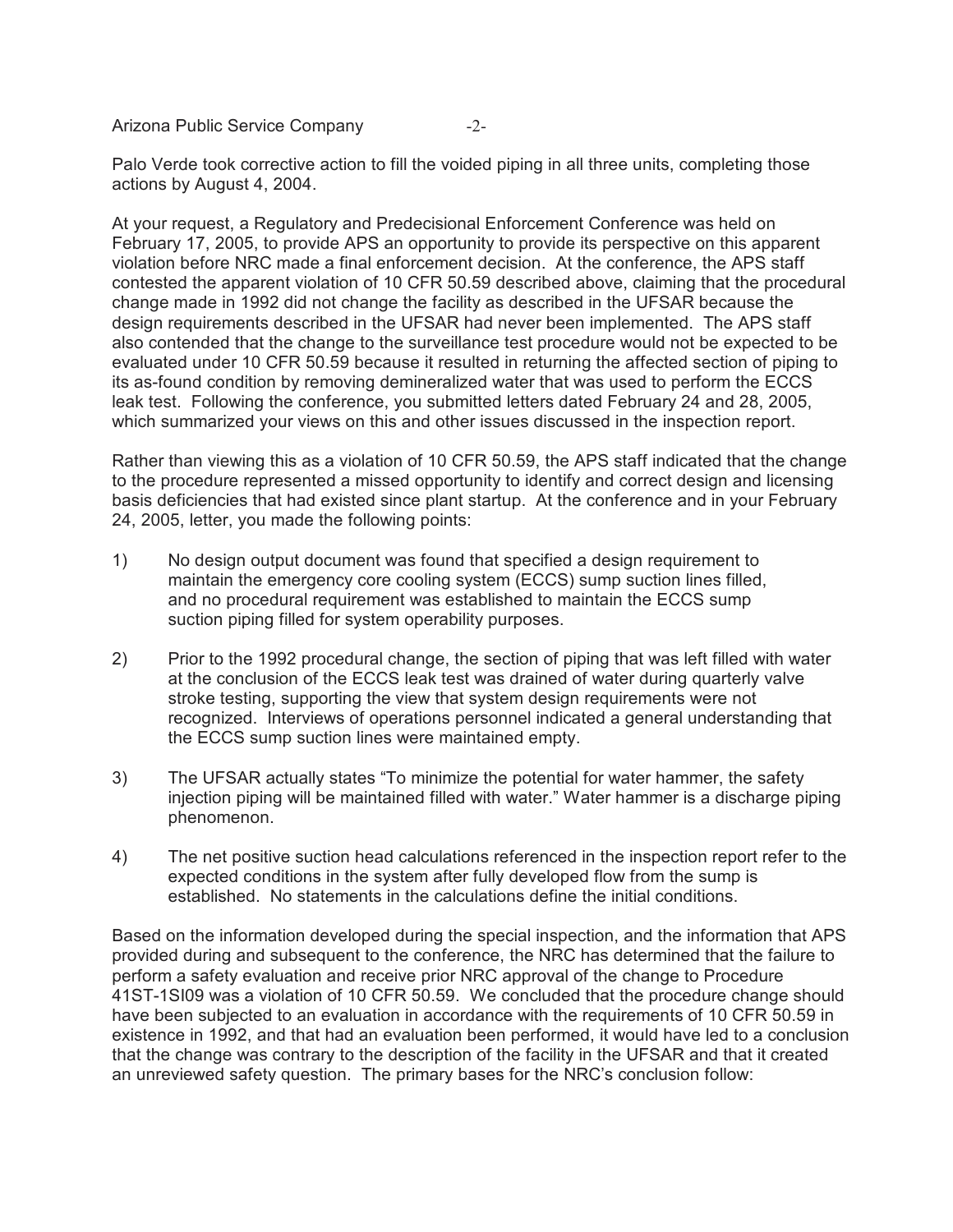## Arizona Public Service Company -3-

- 1) Whether or not a specific procedure existed to implement the design basis, the fact is that prior to 1992, the ECCS leak-test procedure resulted in leaving the affected section of piping filled with water, which was consistent with the description of the system in the UFSAR.
	- 2) The 1992 change to Procedure 41ST-1SI09 resulted in intentionally draining the system piping, a change to the original procedure and a change to the facility as described in the UFSAR.
	- 3) The 1992 procedure change increased the probability of a malfunction of equipment important to safety because it had the potential to affect the ability of the containment spray and high pressure safety injection pumps to perform their intended safety function in the containment sump recirculation mode.

We also considered your statements pertaining to the reference to "water hammer" considerations in the UFSAR, net positive suction head requirements in the UFSAR, and plant staff's knowledge of the design basis requirements for this section of piping. None of these issues affected our determination that a violation of 10 CFR 50.59 occurred. With regard to "water hammer," we conclude that voided conditions in pump suction piping may lead to a water hammer condition in discharge piping and that it is unreasonable to assume that UFSAR statements regarding the filling of piping with water is limited to the discharge side of the pumps. With regard to net positive suction head calculations, we conclude that such calculations are completed to evaluate the range of operating configurations of safety related equipment, including transition periods between suction sources. In this case, the net positive suction head calculations assumed the system was water filled. With regard to plant staff's knowledge of the design basis, we note that plant records of the 1992 procedure change indicate that a shift manager questioned the change because of the potential impact voided suction piping would have on the operability of the ECCS systems. Also, the APS staff acknowledged during the conference that some of the engineering staff understood that the system was to be maintained in a water filled condition.

The NRC also evaluated this violation against the current 10 CFR 50.59 requirements, because NRC policy is to exercise discretion for violations of 10 CFR 50.59 that predate the current rule if the involved circumstances do not indicate that the current rule would have been violated. The current rule states that a licensee shall obtain a license amendment pursuant to 10 CFR 50.90 prior to implementing a proposed change, test, or experiment if the change, test, or experiment would result in more than a minimal increase in the likelihood of occurrence of a malfunction of a structure, system or component important to safety previously evaluated in the final safety analysis report (as updated). We conclude that the 1992 change also would have violated the current rule, because changes to Surveillance Procedure 41ST-1SI09, "ECCS Leak Test" resulted in more than a minimal increase in the likelihood of occurrence of a malfunction of a structure, system or component important to safety.

Based on the analysis described above, the 1992 violation of 10 CFR 50.59 is cited in the enclosed Notice of Violation (Notice), and the circumstances surrounding it were described in more detail in the subject inspection report. The safety significance of this violation is based largely on the risk significance of the associated change to the facility, as discussed in Supplement I of the NRC Enforcement Policy. The policy provides an example of a Severity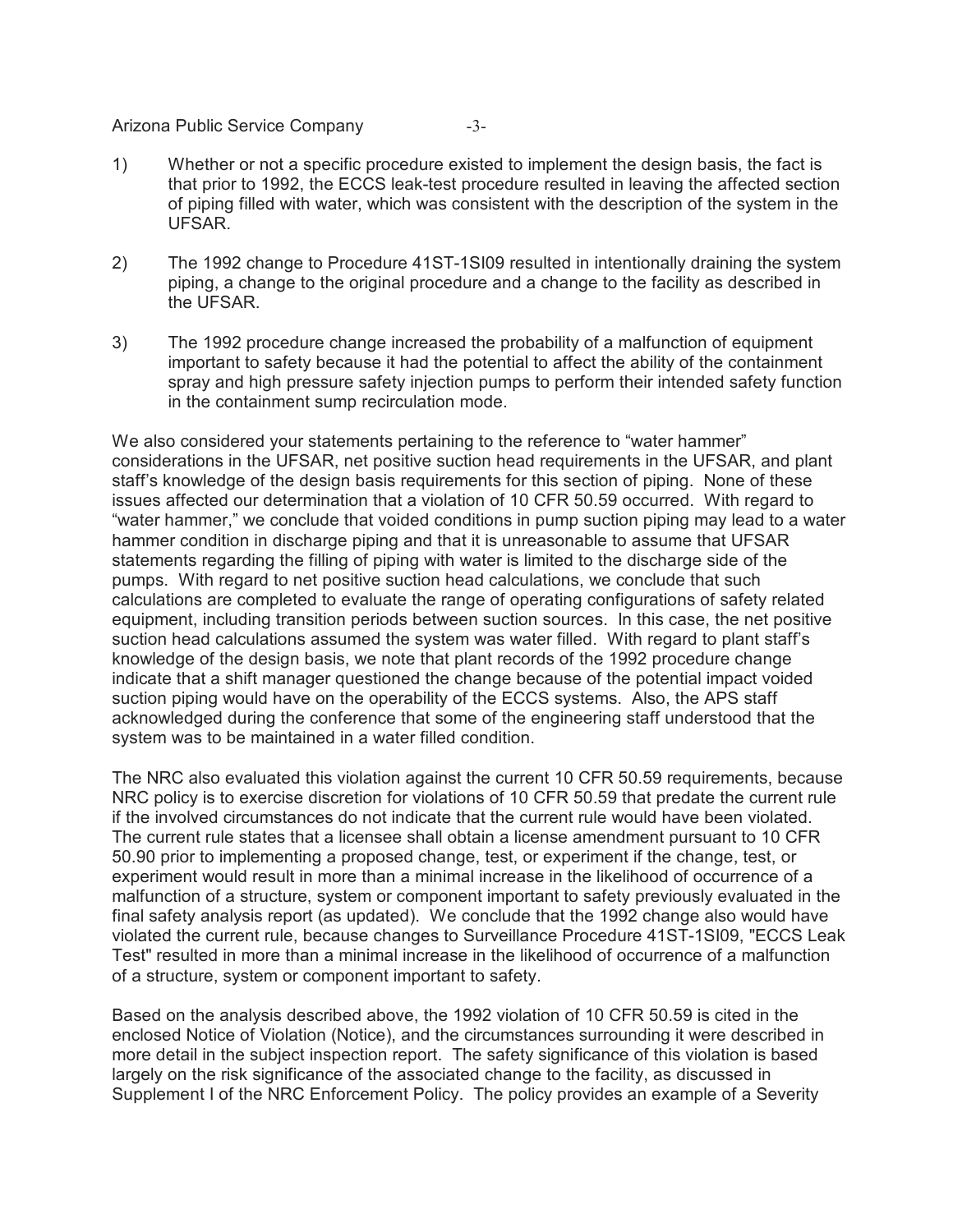Arizona Public Service Company -4-

Level III violation as, "A failure to obtain prior Commission approval required by 10 CFR 50.59 for a change, in which the consequence of the change, is evaluated as having low to moderate, or greater safety significance (i.e., white, yellow, or red) by the SDP." Because the risk significance of the related design control violation was determined to be Yellow, this violation has been classified at Severity Level III, in accordance with the "General Statement of Policy and Procedure for NRC Enforcement Actions" (Enforcement Policy), NUREG-1600.

In accordance with the Enforcement Policy in existence in 1992, a base civil penalty in the amount of \$50,000 is considered for a Severity Level III violation. Because the Palo Verde facility has not been the subject of escalated enforcement action under the Enforcement Policy within the last 2 years, the NRC considered only whether credit was warranted for Corrective Action in accordance with the civil penalty assessment process in Section VI.C.2 of the Enforcement Policy. While you took prompt action to fill the affected portions of the ECCS piping with water following the discovery of this condition in July 2004, and have taken actions to address other deficiencies in your program for implementing 10 CFR 50.59 at your facility, it is not apparent that you have taken actions to address the specific causes or prevent similar violations from occurring. For example, you have not assessed how "non-intent" changes to maintenance and test procedures were screened to assure they do not affect the facility design and may therefore require a 10 CFR 50.59 evaluation, and you have not assessed whether similar changes in the past should have been evaluated under the 10 CFR 50.59 process. APS has not taken corrective actions in response to this violation consistent with NRC requirements for "significant conditions adverse to quality" in 10 CFR Part 50, Appendix B, Criterion XVI, Corrective Action. The actions you have taken to address 10 CFR 50.59 problems would not, in our view, preclude the repetition of similar implementation problems. Thus, the NRC has determined that Corrective Action credit is not warranted, resulting in an assessment of a civil penalty at the base value, or \$50,000.

Therefore, to emphasize the importance of evaluating changes to the facility that may impact safety, and the importance of taking corrective actions that are comprehensive in correcting significant noncompliances, I have been authorized, after consultation with the Director, Office of Enforcement, to issue the enclosed Notice of Violation and Proposed Imposition of Civil Penalty (Notice) in the base amount of \$50,000.

At the conference, the APS staff also contested one example of a violation of 10 CFR 50.59 that was documented in the same inspection report as an NCV. The example involved leaving a 10-20 cubic foot section of piping voided after you identified this condition in July 2004. The NRC's determination in the inspection report was that the decision to leave a portion of piping voided should have been subjected to a 10 CFR 50.59 evaluation. At the conference and in your February 24, 2005 letter, you stated that this was not the final corrective action for this condition, that the final corrective action was to fill the piping with borated water, and that a 10 CFR 50.59 evaluation was not required. The APS staff supported the APS position with references to NRC and industry guidance documents. After evaluating the information in the inspection report, and the information that you provided during and after the conference, the NRC has determined to withdraw this example of the non-cited violation of 10 CFR 50.59 documented in the report.

You are required to respond to the Notice and should follow the instructions specified in the enclosed Notice when preparing your response. The NRC will use your response, in part, to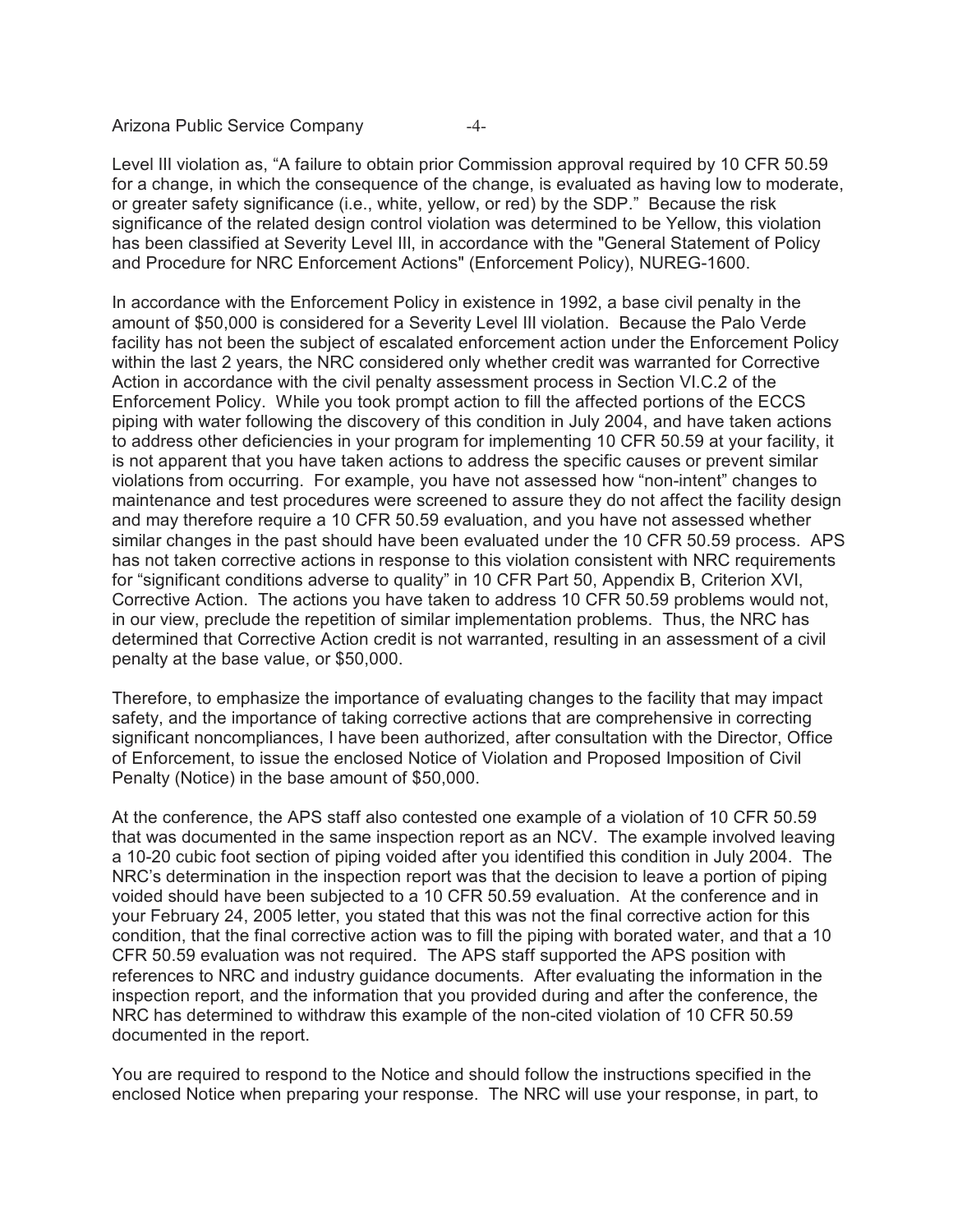Arizona Public Service Company -5-

determine whether further enforcement action is necessary to ensure compliance with regulatory requirements.

In accordance with 10 CFR 2.390 of the NRC's "Rules of Practice," a copy of this letter, its enclosure, and your response will be made available electronically for public inspection in the NRC Public Document Room or from the NRC's document system (ADAMS), accessible from the NRC Web site at http://www.nrc.gov/reading-rm/adams.html. The NRC also includes significant enforcement actions on its Web site at www.nrc.gov; select **What We Do**, **Enforcement**, then **Significant Enforcement Actions**.

Sincerely,

**//RA//**

Bruce S. Mallett Regional Administrator

Docket Nos. 50-528; 50-529; 50-530 License Nos. NPF-41; NPF-51; NPF-74

Enclosures:

- 1. Notice of Violation and Proposed Imposition of Civil Penalty, EA-05-051
- 2. NUREG/BR-0254 Payment Methods (Licensee only)

cc w/Enclosure 1 only: See next page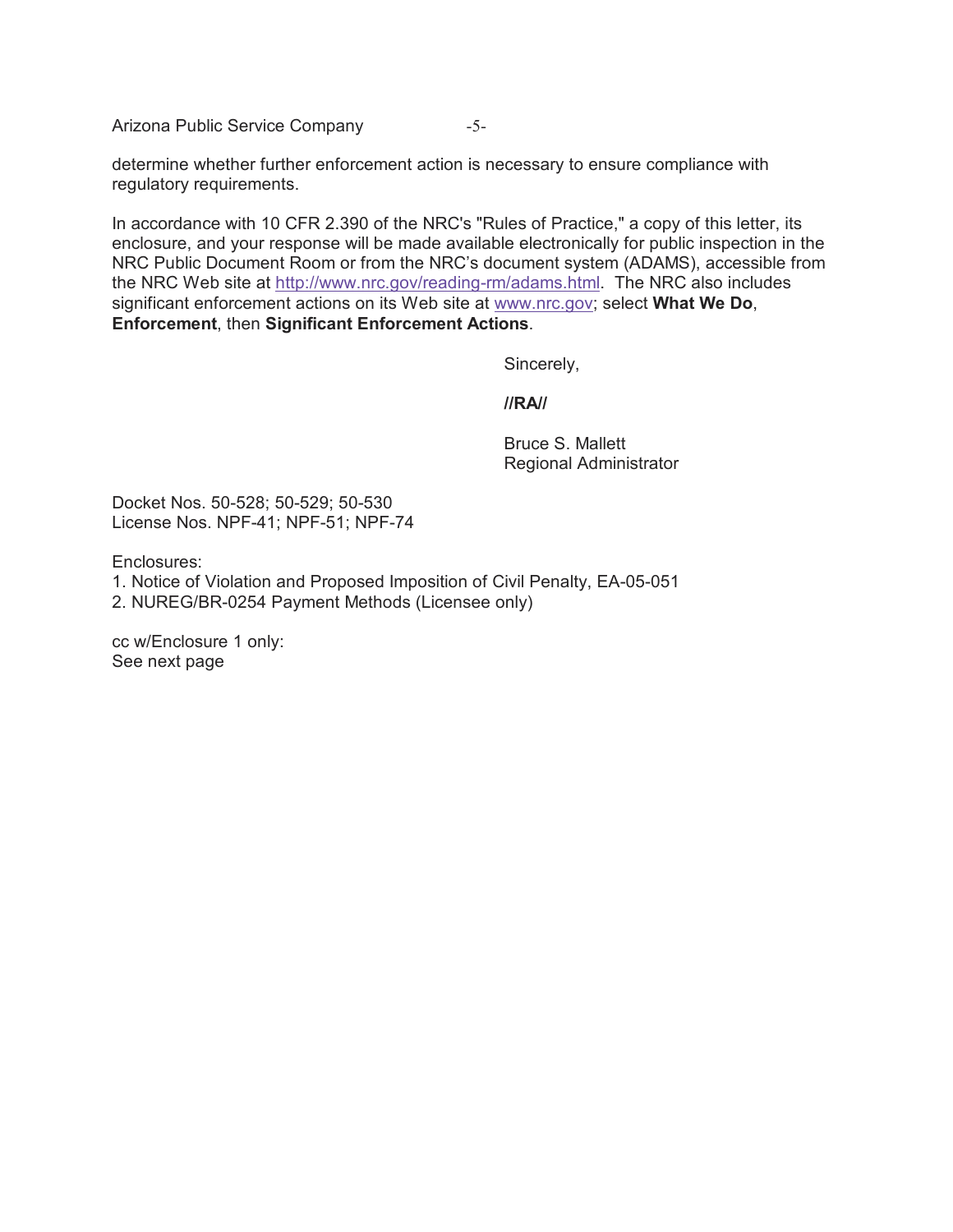#### Arizona Public Service Company -6-

Steve Olea Arizona Corporation Commission 1200 W. Washington Street Phoenix, AZ 85007

Douglas K. Porter, Senior Counsel Southern California Edison Company Law Department, Generation Resources P.O. Box 800 Rosemead, CA 91770

Chairman Maricopa County Board of Supervisors 301 W. Jefferson, 10th Floor Phoenix, AZ 85003

Aubrey V. Godwin, Director Arizona Radiation Regulatory Agency 4814 South 40 Street Phoenix, AZ 85040

M. Dwayne Carnes, Director Regulatory Affairs/Nuclear Assurance Palo Verde Nuclear Generating Station Mail Station 7636 P.O. Box 52034 Phoenix, AZ 85072-2034

Hector R. Puente Vice President, Power Generation El Paso Electric Company 310 E. Palm Lane, Suite 310 Phoenix, AZ 85004

Jeffrey T. Weikert Assistant General Counsel El Paso Electric Company Mail Location 167 123 W. Mills El Paso, TX 79901

John W. Schumann Los Angeles Department of Water & Power Southern California Public Power Authority P.O. Box 51111, Room 1255-C Los Angeles, CA 90051-0100

John Taylor Public Service Company of New Mexico 2401 Aztec NE, MS Z110 Albuquerque, NM 87107-4224

Cheryl Adams Southern California Edison Company 5000 Pacific Coast Hwy. Bldg. DIN San Clemente, CA 92672

Robert Henry Salt River Project 6504 East Thomas Road Scottsdale, AZ 85251

Brian Almon Public Utility Commission William B. Travis Building P.O. Box 13326 1701 North Congress Avenue Austin, TX 78701-3326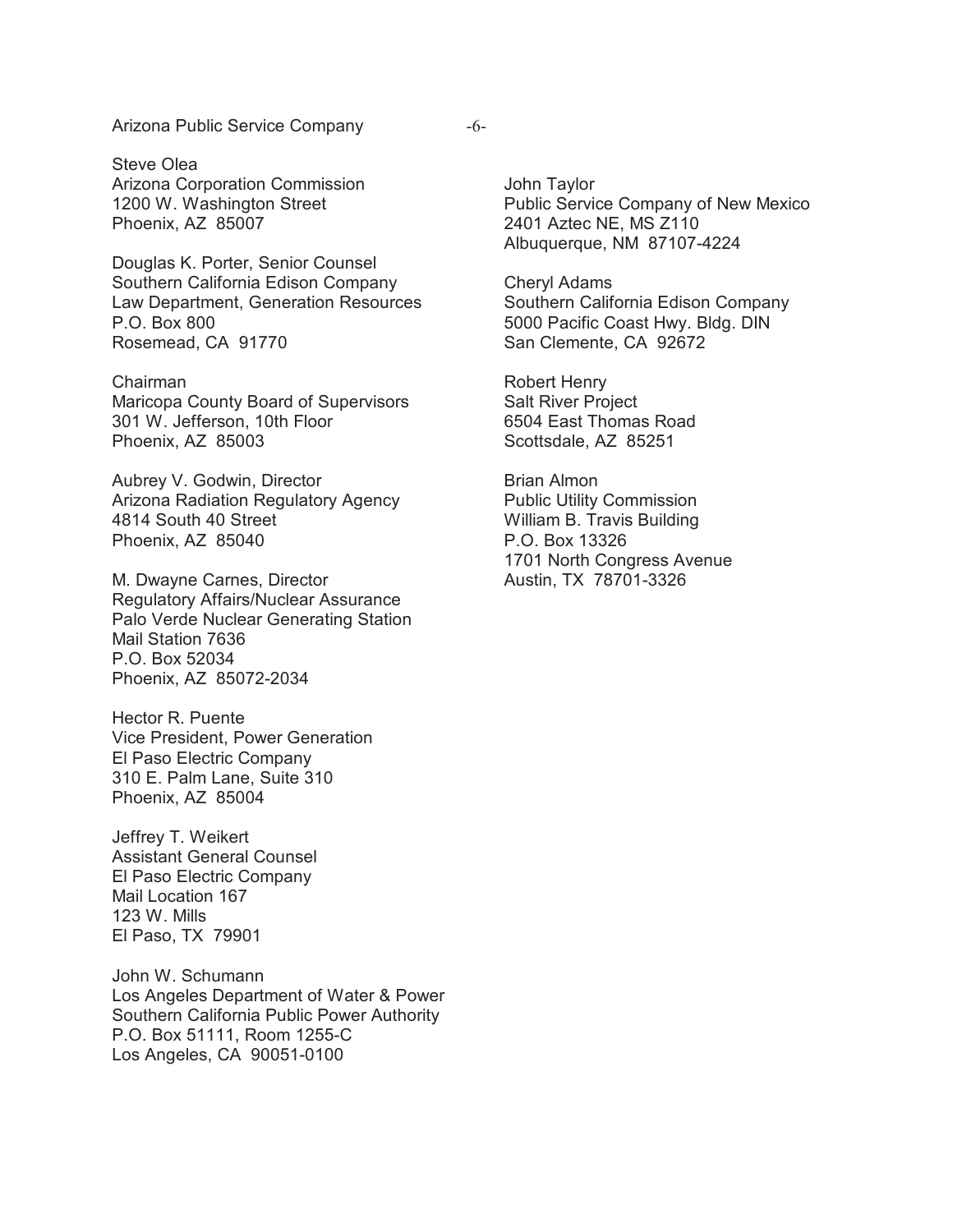## **Enclosure 1**

### NOTICE OF VIOLATION AND PROPOSED IMPOSITION OF CIVIL PENALTY

Arizona Public Service Company Docket Nos. 50-528; 50-529; 50-530

Palo Verde Nuclear Generating Station License Nos. NPF-41; NPF-51; NPF-74 EA-05-051

During an NRC inspection completed December 8, 2004, a violation of NRC requirements was identified. In accordance with the "General Statement of Policy and Procedure for NRC Enforcement Actions," NUREG-1600, the NRC proposes to impose a civil penalty pursuant to Section 234 of the Atomic Energy Act of 1954, as amended (Act), 42 U.S.C. 2282, and 10 CFR 2.205. The particular violation and associated civil penalty are set forth below:

10 CFR 50.59(a)(1) [1992 version] states, in part, that the holder of a license authorizing operation of a production or utilization facility may: (1) make changes in the facility as described in the safety analysis report, (2) make changes in the procedures as described in the safety analysis report, and (3) conduct tests or experiments not described in the safety analysis report, without prior Commission approval, unless the proposed change, test, or experiment involves a change in the Technical Specifications incorporated in the license or an unreviewed safety question. A proposed change, test, or experiment shall be deemed to involve an unreviewed safety question: (1) if the probability of occurrence or the consequences of an accident or malfunction of equipment important to safety previously evaluated in the safety analysis report may be increased; (2) if a possibility for an accident or malfunction of a different type than any evaluated previously in the safety analysis report may be created; or (3) if the margin of safety as defined in the basis for any Technical Specification is reduced.

The Palo Verde Nuclear Generating Station Updated Final Safety Analysis Report (UFSAR), Section 6.3, "Emergency Core Cooling System," states, in part, that the safety injection piping will be maintained filled with water, and that during recirculation mode, the available net positive suction head for the containment spray and high pressure safety injection pumps is 25.8 feet and 28.8 feet, respectively (values that assume the pump suction piping is filled with water).

Contrary to the above, on June 22, 1992, the licensee made a procedural change which resulted in a change to the facility as described in the UFSAR that increased the probability of a malfunction of equipment important to safety previously evaluated in the safety analysis report, and the licensee failed to perform a written safety evaluation and obtain Commission approval prior to implementing the change. Specifically, a change was made to Surveillance Procedure 41ST-1SI09, "ECCS Leak Test," which drained, and left empty, a portion of the containment sump safety injection recirculation piping at the conclusion of the leak test. This change also affected the available net positive suction head analysis described in the UFSAR for the containment spray and high pressure safety injection pumps, which are important to safety, since these analyses assumed the pump suction piping would be filled with water.

This is a Severity Level III violation (Supplement I). Civil Penalty - \$50,000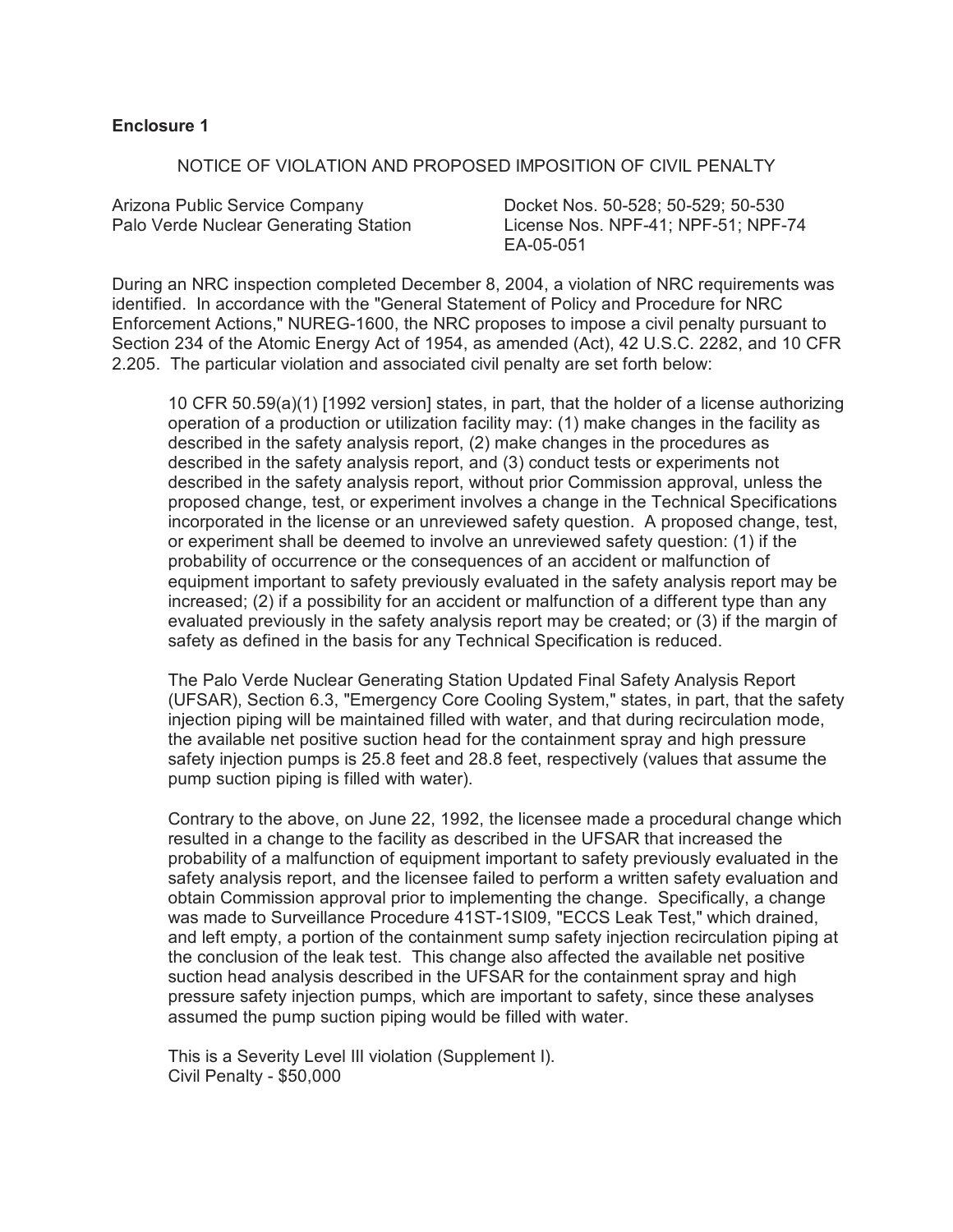Pursuant to the provisions of 10 CFR 2.201, Arizona Public Service Company (Licensee) is hereby required to submit a written statement or explanation to the Director, Office of Enforcement, U.S. Nuclear Regulatory Commission, within 30 days of the date of this Notice of Violation and Proposed Imposition of Civil Penalty (Notice). This reply should be clearly marked as a "Reply to a Notice of Violation, EA-05-051" and should include for each alleged violation: (1) admission or denial of the alleged violation, (2) the reasons for the violation if admitted, and if denied, the reasons why, (3) the corrective steps that have been taken and the results achieved, (4) the corrective steps that will be taken to avoid further violations, and (5) the date when full compliance will be achieved. Your response may reference or include previous docketed correspondence, if the correspondence adequately addresses the required response. If an adequate reply is not received within the time specified in this Notice, an order or a Demand for Information may be issued as to why the license should not be modified, suspended, or revoked or why such other action as may be proper should not be taken. Consideration may be given to extending the response time for good cause shown. Under the authority of Section 182 of the Act, 42 U.S.C. 2232, this response shall be submitted under oath or affirmation.

Within the same time as provided for the response required above under 10 CFR 2.201, the Licensee may pay the civil penalty proposed above, in accordance with NUREG/BR-0254 and by submitting to the Director, Office of Enforcement, U.S. Nuclear Regulatory Commission, Washington, DC 20555, a statement indicating when and by what method payment was made, or may protest imposition of the civil penalty in whole or in part, by a written answer addressed to the Director, Office of Enforcement, U.S. Nuclear Regulatory Commission. Should the Licensee fail to answer within the time specified, an order imposing the civil penalty will be issued. Should the Licensee elect to file an answer in accordance with 10 CFR 2.205 protesting the civil penalty, in whole or in part, such answer should be clearly marked as an "Answer to a Notice of Violation, EA-05-051" and may: (1) deny the violation listed in this Notice, in whole or in part, (2) demonstrate extenuating circumstances, (3) show error in this Notice, or (4) show other reasons why the penalty should not be imposed. In addition to protesting the civil penalty, in whole or in part, such answer may request remission or mitigation of the penalty.

In requesting mitigation of the proposed penalty, the factors addressed in Section VI.C.2 of the Enforcement Policy should be addressed. Any written answer in accordance with 10 CFR 2.205 should be set forth separately from the statement or explanation in reply pursuant to 10 CFR 2.201, but may incorporate parts of the 10 CFR 2.201 reply by specific reference (e.g., citing page and paragraph numbers) to avoid repetition. The attention of the Licensee is directed to the other provisions of 10 CFR 2.205, regarding the procedure for imposing a civil penalty.

Upon failure to pay any civil penalty due which subsequently has been determined in accordance with the applicable provisions of 10 CFR 2.205, this matter may be referred to the Attorney General, and the penalty, unless compromised, remitted, or mitigated, may be collected by civil action pursuant to Section 234c of the Act, 42 U.S.C. 2282c.

The response noted above (Reply to Notice of Violation, statement as to payment of civil penalty, and Answer to a Notice of Violation) should be addressed to: Frank Congel, Director, Office of Enforcement, U.S. Nuclear Regulatory Commission, One White Flint North, 11555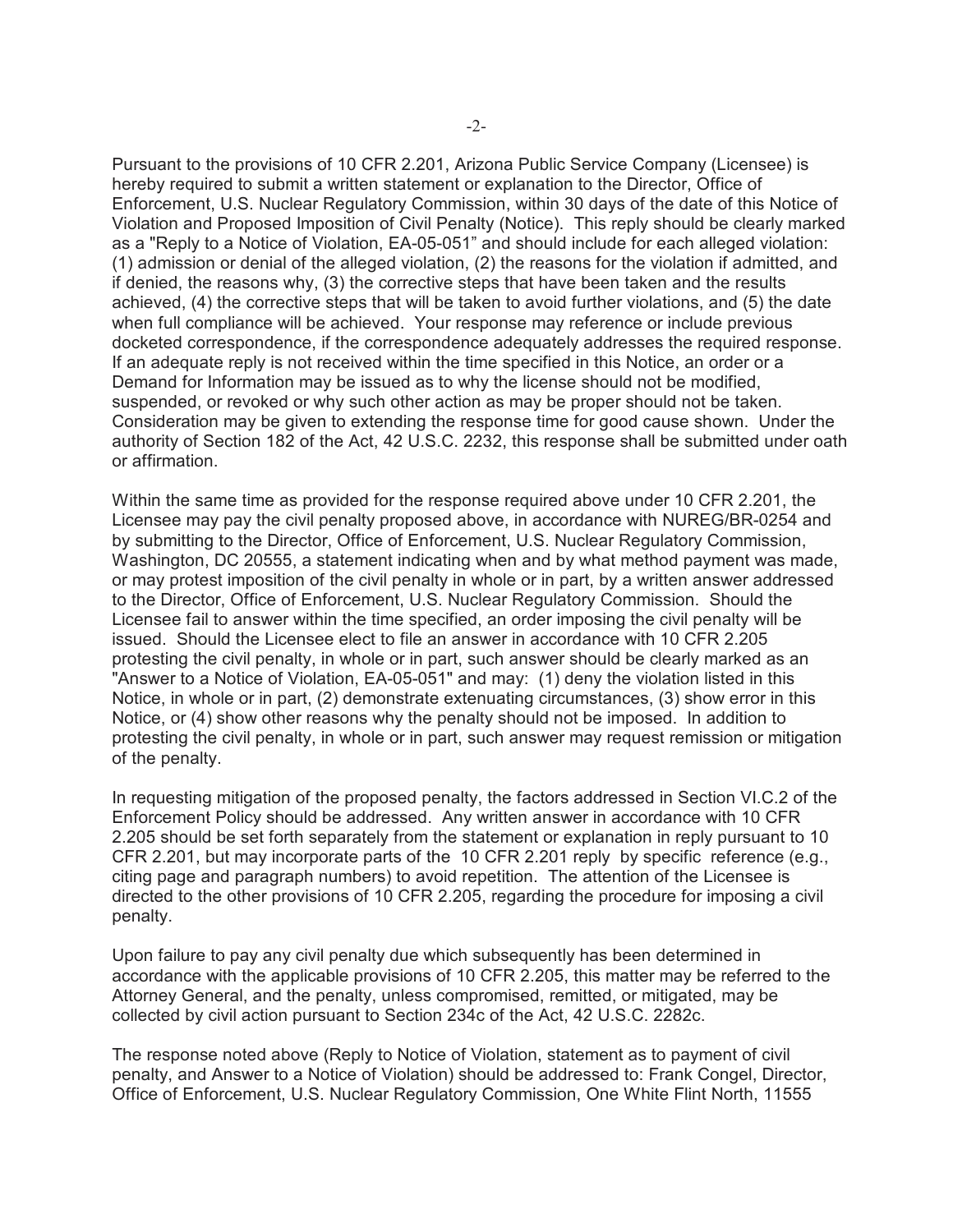Rockville Pike, Rockville, MD 20852-2738, with a copy to the Regional Administrator, U.S. Nuclear Regulatory Commission, Region IV, 611 Ryan Plaza Drive, Suite 400, Arlington, TX 76011, and a copy to the NRC Resident Inspector at the Palo Verde Nuclear Generating Station.

Because your response will be made available electronically for public inspection in the NRC Public Document Room or from the NRC's document system (ADAMS), to the extent possible, it should not include any personal privacy, proprietary, or safeguards information so that it can be made available to the public without redaction. ADAMS is accessible from the NRC Web site at http://www.nrc.gov/reading-rm/adams.html. If personal privacy or proprietary information is necessary to provide an acceptable response, then please provide a bracketed copy of your response that identifies the information that should be protected and a redacted copy of your response that deletes such information. If you request withholding of such material, you must specifically identify the portions of your response that you seek to have withheld and provide in detail the bases for your claim of withholding (e.g., explain why the disclosure of information will create an unwarranted invasion of personal privacy or provide the information required by 10 CFR 2.390(b) to support a request for withholding confidential commercial or financial information). If safeguards information is necessary to provide an acceptable response, please provide the level of protection described in 10 CFR 73.21.

In accordance with 10 CFR 19.11, you are required to post this Notice within two working days.

Dated this 8th day of April 2005